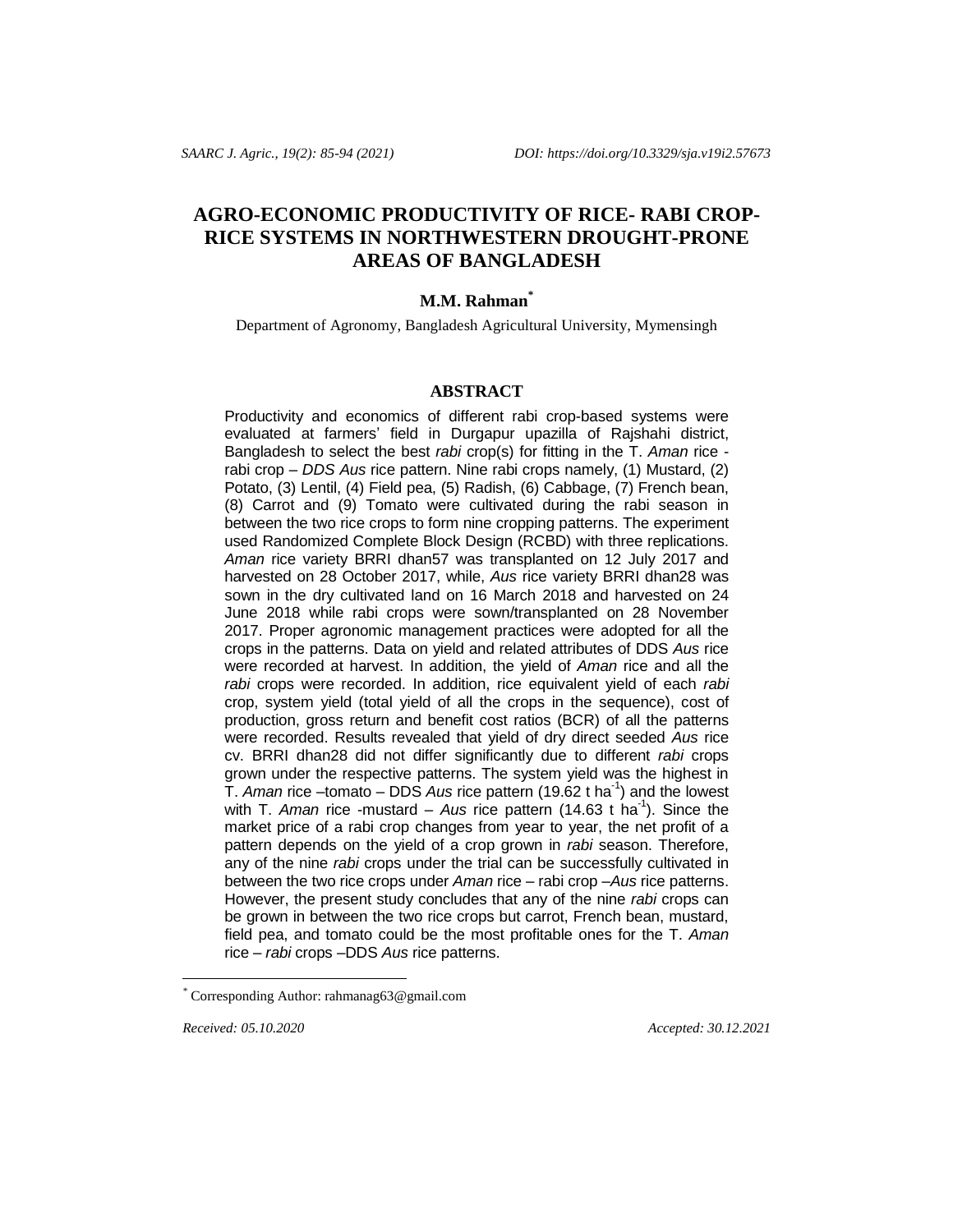**Keywords:** Dry direct seeding, Cropping pattern, Rice equivalent yield, System yield

#### **INTRODUCTION**

The cropping patterns of Bangladesh are predominantly rice based. Rice is the staple food and the main element of food security in Bangladesh. About 77.07% cropped area of Bangladesh is used for rice production, with the annual production of 37.36 million tons from 11.68 million ha of land (AIS, 2020). The rice production in the country has been increased by 3.4 folds over the last four decades. In Bangladesh, more than 55.0 million tons of rice will be required by the year 2050 when population of Bangladesh will be 233.3 million (Basak et al., 2009). The possibility of expanding the area under rice in the near future is limited. Therefore, this extra rice production should to come from the productivity gain.

Rice is mostly cultivated by transplanting of seedling in the puddled soil. Usually, irrigation is not required in *Aman* season because it coincides with rainy season (June – October). On the other hand, *Boro* rice requires full irrigation water (1400 mm) mainly supplied from underground source as the rainfall is scanty during this season (January – May). For irrigation a huge amount of water is lifted from the ground which leads to decline of the water table and causes serious environmental hazards. In practice, *Boro* rice uses about 70% of the total water used in agriculture (Rahman, 2018). At present the water scarcity from both surface and ground sources are looming and under this situation, *Boro* rice cultivation cannot be sustained. Realizing the fact, the government is discouraging cultivation of *Boro* rice and encouraging cultivation of *Aus* or late season *Boro* rice in the northwestern drought-prone region of Bangladesh. This practice saves substantial amount of irrigation water as it does not require irrigation during the whole crop period rather it requires water for land preparation, crop establishment and also during the early growth stage of the crop. Generally, no irrigation is required during the later stages as this period coincides with rainfall. The harvest of *rabi* crops depends on their life duration and generally extends from late January to late February. Thus, adoption of late season *Boro* rice or *Aus* rice instead of the regularly cultivated *Boro* rice will allow farmers to grow a *rabi* crop during the fallow period between *Aman* rice and *Boro/Aus* rice (Rahman, 2019).

T. *Aman* rice – Fallow – T. *Boro* rice is the major cropping pattern in Bangladesh. Recently, many farmers cultivate mustard, potato and other short duration *rabi* crops during the *rabi* season in between the two rice crops. The area under T. *Aman* rice – Mustard –T. *Boro* rice pattern and T. *Aman* rice – Mustard –T. *Boro*rice pattern is increasing. Under these patterns, *Boro* rice is transplanted during February and even in March. Thus, the second rice crop is mainly cultivated in late *Boro/Aus* season. The late *Boro/Aus* rice still requires huge amount of irrigation for the puddling, crop establishment and vegetative stages. This irrigation water use can be cut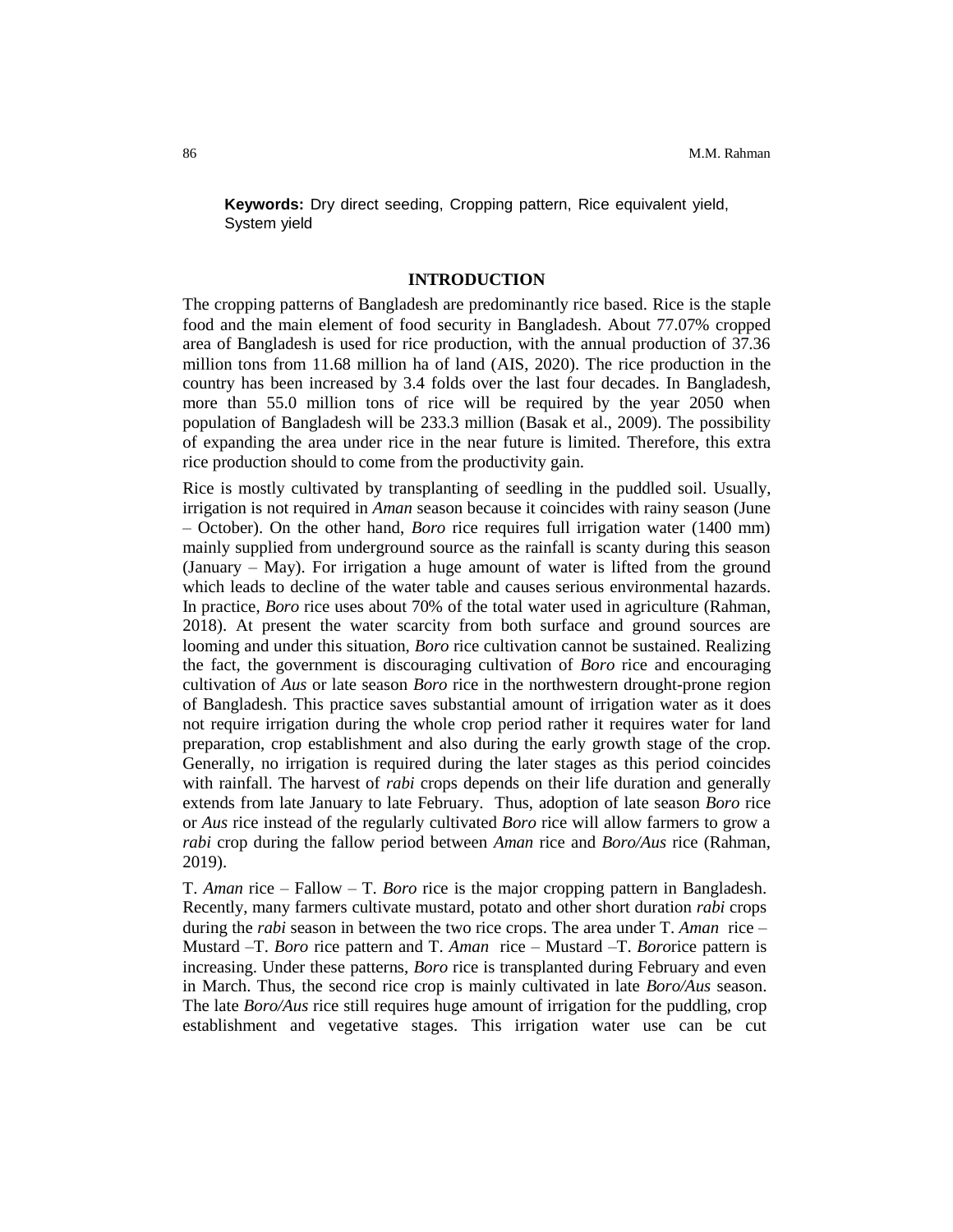substantially if the crop is grown under dry direct seeded system instead of the conventional puddle transplanted system. The dry direct seeded (DDS) rice system is an alternative approach which reduces irrigation requirement by more than 50% compared with in the puddle transplanted method of rice cultivation (Rahman, 2019). Thus, the replacement of transplanting method with dry direct seeding method in *Boro/Aus* rice season could contribute to the saving of huge irrigation water. The adoption of T. *Aman* rice – Rabi crops – DDS *Boro/Aus* rice pattern instead of T. *Aman* rice – Fallow – T. *Boro/Aus* rice pattern will allow cultivation of many rabi crops in the fallow lands during rabi season before late *Boro/Aus* cultivation. This would help in increasing cropping intensity, crop diversity and farm income. Such an intensification and diversification of cropping systems may allow improving the productivity and sustainability of agricultural production. The present study has been undertaken with a view to evaluate the agro-economic productivity of various T. *Aman* Rice – *Rabi* crops – DDS *Aus* rice patterns.

#### **MATERIALS AND METHODS**

#### **Site and soil**

The experiment was conducted at farmers' field in Khitrokashipur village of Durgapur upazilla in Rajshahi district. The field is located at 24°75' N latitude, 90°50 E longitude and at an altitude of 18 m. The area falls under High Barind Tract agro-ecological zone (AEZ-26) having Non–calcareous dark grey floodplain soil. The land was a medium high with moderate drainage facilities. The soil was silt loam having pH value of 6.5. The particle density and bulk density values of soil were 2.60 and 1.35 g cc<sup>-1</sup>, respectively. Soil contained 1.78% organic matter, 0.14% total N, 1.98  $\mu$  g<sup>-1</sup> available P, 0.10 meq 100g<sup>-1</sup> exchangeable K and 4.56 $\mu$ g g<sup>-1</sup> available S. The experimental area falls under the sub-tropical climate characterized by its heavy rainfall during *Kharif* season (April to September) and scanty rainfall during *Rabi* season (October to March).

## **Experimental Treatments and Design**

Nine rabi crops were included in the trial in between transplanted *Aman* rice cv. BRRI dhan57 and dry direct seeded (DDS) *Aus* rice cv. BRRI dhan28 to form nine cropping patterns. The rabi crops included were: (1) Mustard, (2) Potato, (3) Lentil, (4) Field pea, (5) Radish, (6) Cabbage, (7) French bean, (8) Carrot and (9) Tomato. Therefore, the cropping patterns tested were: (1) *Aman* rice – Mustard – DDS *Aus* rice, (2) *Aman* rice – Potato – DDS *Aus* rice, (3) *Aman* rice – Lentil – DDS *Aus* rice, (4) *Aman* rice – Field pea – DDS *Aus* rice, (5) *Aman* rice – Radish – DDS *Aus* rice, (6) *Aman* rice – Cabbage – DDS *Aus* rice, (7) *Aman* rice – French bean – DDS *Aus* rice, (8) *Aman* rice – Carrot – DDS *Aus* rice and (9) *Aman* rice – Tomato – DDS *Aus* rice. The experiment used a RCB design with three replications. The unit plot size was 4.0 m x 2.5 m.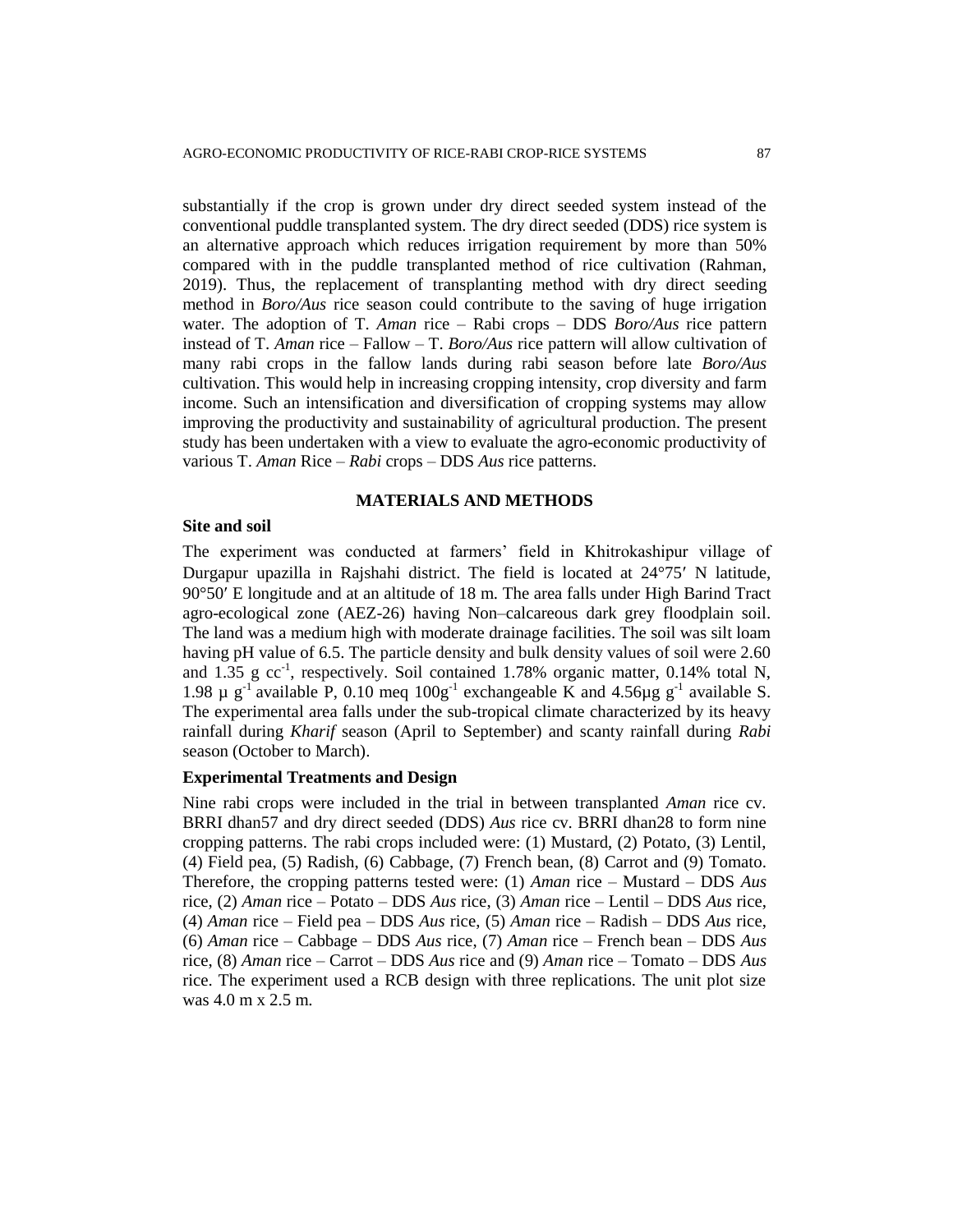#### **Crop management**

*Aman* rice variety BRRI dhan57 was cultivated by transplanting of 25 day old seedlings at 25 cm  $\times$  15 cm allocating 3-4 seedlings hill<sup>-1</sup> on 10 July 2017. The crop was harvested at maturity on 27 October 2017 and the yield was recorded from randomly selected five spots of 10  $\times$  10 m<sup>2</sup> area of the rice fields. The rabi crops were sown/transplanted on 28 November 2017 maintaining their recommended spacings and after harvest of the rabi crops, *Aus* rice cv. BRRI dhan28 was sown on 16 March 2018by hand at 25 cm  $\times$  15 cm spacing allocating 3-4 seeds hill<sup>-1</sup>. The land was fertilized as per nutrient recommendation for each crop stated in the Fertilizer Recommendation Guide-2018 (BARC, 2018) in the form of urea, triple super phosphate, muriate of potash, gypsum and zinc sulphate (Table 1). All the agronomic managements were done as and when needed following the standard protocol. The dry direct seeded rice was harvested on 24 June 2018.

| Crop                        | $\mathbf N$ | P  | K  | S     | Zn  |
|-----------------------------|-------------|----|----|-------|-----|
| Mustard                     | 90          | 27 | 32 | 10    | 1.0 |
| Potato                      | 135         | 30 | 90 | 10    | 2.0 |
| Lentil                      | 18          | 24 | 30 | 18    | 2.0 |
| Field pea                   | 24          | 48 | 30 | 9     | 1.2 |
| Radish                      | 125         | 40 | 90 | 20    | 2.0 |
| Cabbage                     | 180         | 66 | 50 | 16    | 1,5 |
| French bean                 | 92          | 96 | 75 | 25    | 1.2 |
| Carrot                      | 120         | 35 | 80 | 20    | 1.0 |
| Tomato                      | 135         | 45 | 50 | 10    | 1.0 |
| Aman rice (cv. BRRI dhan57) | 90          | 10 | 30 | $\,8$ | 1.0 |
| Aus rice (cv. BRRI dhan28)  | 75          | 10 | 25 | 6     | 0.6 |

Table 1. Nutrient recommendation  $(kg \ ha^{-1})$  for different crops under the trial (BARC, 2018)

#### **Data recording**

Data on yield and related attributes of *Aus* rice were recorded. The yield of *rabi*  crops and the rice equivalent yield of each *rabi* crop was also recorded. Data on economic parameters of different cropping patterns such as (i) System yield (yield of all the crops in a pattern), (ii) Cost of production, (iii) Gross return and (iv)Benefit cost ratio (BCR) were also recorded.

Rice equivalent yield (REY) was calculated to compare system performance by converting the yield of each *rabi* crop into equivalent *Boro* rice yield on a price basis, using the formula: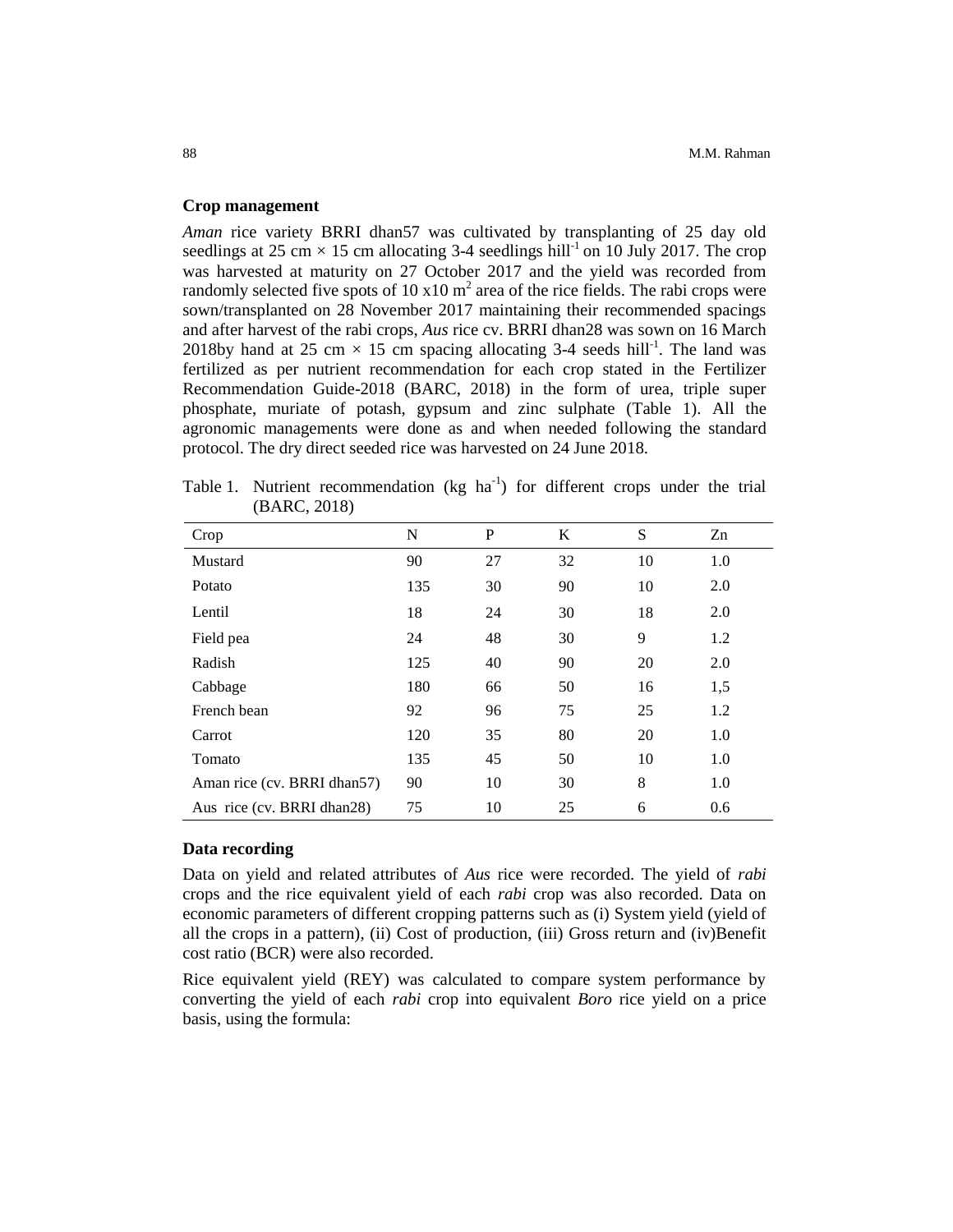REY (of crop  $x$ ) =  $Y_x \times (P_x / P_r)$ 

Where,  $Y_x$  = yield of crop x (tons harvest product ha<sup>-1</sup>),  $P_x$  = price of cropx, and  $P_r$  = price of rice.

Net return or profit was calculated by subtracting production cost from the gross value of the produce, including by-product value or gross return. Prices used for harvest products were average prices observed during the experimental period. The benefit: cost ratio (BCR) was calculated by dividing the net return by the production cost for individual crops and for various systems.

## **Data analysis**

Data on yield and related parameters of dry direct seeded rice were subjected to statistical analysis using analysis of variance technique and mean comparison was done using STATISTIX 10 computer software.

# **RESULTS AND DISCUSSION**

#### **Yield performance of** *Boro* **rice**

Grain yield of dry direct seeded (DDS) *Aus* rice cv. BRRI dhan28 did not differ significantly due to the preceding rabi crops grown under nine T. *Aman* rice – *rabi* crop – DDS *Aus* rice cropping pattern. The grain yield ranged between 5.45t ha<sup>-1</sup> and  $6.29$  t ha<sup>-1</sup> (Table 3). The straw yield of DDS  $\overline{A}$ us rice did not also differ significantly due to preceding *rabi* crops in the patterns. Plant height, total tiller hill<sup>-1</sup>, effective tiller hill<sup>-1</sup>, non-effective tillers hill<sup>-1</sup> and number of grains panicle<sup>-1</sup> of DDS *Aus* rice differed significantly due to the preceding *rabi* crops in the pattern (Table 2).

On the other hand, sterile spikelet panicle<sup>-1</sup>and thousand grain weight of DDS Aus rice did not differ significantly due to different T. *Aman* rice – *rabi* crop – DDS *Aus* rice cropping pattern (Table 3). The tallest plants of DDS *Boro* rice (113 cm) were found in T. *Aman* rice – Tomato – DDS *Aus* rice pattern which was statistically similar with T. *Aman* rice - French bean – DDS *Aus* rice pattern. The highest numbers of total and effective tiller hill<sup>-1</sup> were found with patterns having French bean and Tomato and the lowest with lentil and Cabbage. The highest number of non-effective tiller (2.67) was found in *Aman* rice – mustard- DDS *Aus* rice pattern and the lowest number (0.42) was noted in *Aman* rice –tomato- DDS *Aus* rice pattern. The highest number of grains panicle<sup>-1</sup> of DDS  $Aus$  rice was found in Aman rice – carrot- DDS *Aus* rice pattern which was closely followed by *Aman* rice –tomato - DDS Boro pattern and Aman rice –lentil- DDS *Aus* rice pattern while the lowest was found in Aman rice –French bean - DDS *Aus* rice pattern (Table 3).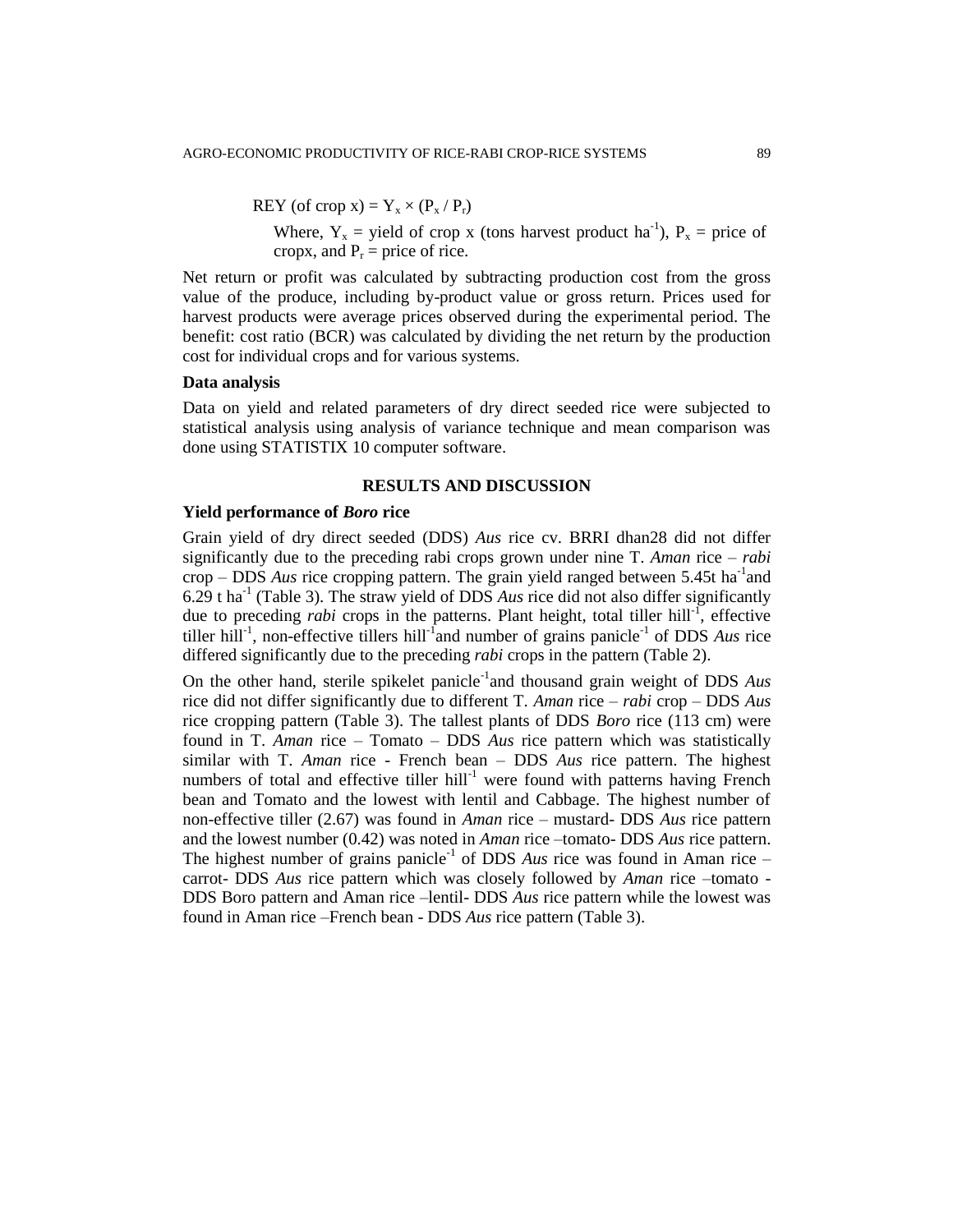| Cropping<br>pattern | Plant height<br>(cm) | Total tillers<br>$hill-1$ (no.) | Effective tillers<br>$\text{hill}^{-1}$ (no.) | Non effective tillers<br>$hill-1 (no.)$ |
|---------------------|----------------------|---------------------------------|-----------------------------------------------|-----------------------------------------|
| Pattern 1           | 106.7cd              | 17.33abc                        | 14.67abc                                      | 2.66а                                   |
| Pattern 2           | 107.0cd              | 16.50abc                        | 15.50abc                                      | 1.08cd                                  |
| Pattern 3           | 108.2 <sub>bcd</sub> | 14.17c                          | 13.42c                                        | 0.75cd                                  |
| Pattern 4           | 107.2cd              | 14.83bc                         | 13.58bc                                       | 1.25cd                                  |
| Pattern 5           | 109.0 <sub>bc</sub>  | 15.58abc                        | 14.66abc                                      | 0.92cd                                  |
| Pattern 6           | 108.6 <sub>bc</sub>  | 13.92c                          | 13.17c                                        | 0.75cd                                  |
| Pattern 7           | 111.3ab              | 19.17a                          | 16.83a                                        | 2.33ab                                  |
| Pattern 8           | 105.0d               | 16.50abc                        | 16.08ab                                       | 0.42d                                   |
| Pattern 9           | 113.0a               | 18.25ab                         | 16.75a                                        | 1.50 <sub>bc</sub>                      |
| Level of sign.      | $***$                | $\ast$                          | $\ast$                                        | $***$                                   |
| <b>LSD</b>          | 3.49                 | 4.66                            | 2.63                                          | 0.98                                    |

Table 2. Effect of different T. *Aman* rice – *rabi* crops – DDS *Aus* rice cropping pattern on plant height and tiller density of dry direct seeded *Aus* rice cv. BRRI dhan28

In a column, figures with same letter or without letter do not differ significantly, whereas figures with dissimilar letter differ significantly; \*= Significant at 5% level of probability;

\*\*= Significant at 1% level of probability; \*\*\*= Significant at 0.01% level of probability; ns= non significance

[Patterns: (1). *Aman* rice – Mustard – DDS *Aus* rice, (2). *Aman* rice – Potato – DDS *Aus* rice, (3). *Aman* rice – Lentil – DDS *Aus* rice, (4). *Aman* rice – Field pea – DDS *Aus* rice, (5). *Aman* rice – Radish – DDS *Aus* rice, (6). *Aman* rice – Cabbage – DDS *Aus* rice, (7). *Aman* rice – French bean – DDS *Aus* rice, (8). *Aman* rice – Carrot – DDS *Aus* rice and (9). *Aman* rice – Tomato. – DDS *Aus* rice]

The present study showed that the yield of DDS *Aus* rice (the second rice crop in the pattern) did not vary much due to inclusion of different rabi crops in different T. *Aman* rice – rabi crops – DDS *Aus* rice patterns due to change of the rabi crops. Rajon (2019) conducted a similar experiment at Mymensingh and found that the DDS *Boro* rice yield did not differ due to different rabi crops grown in T. Aman rice – rabi crops – DDS *Boro* rice patterns. On the other hand, Singh and Beniwal (1983) reported yield decline of rice after mustard/rapeseed while Biswas and Mitra (1987) found rice yield increased after potato. Mustard is a nutrient exhaustive crop which might have contributed to the reduced yield of the succeeding rice crop while potato contributed to nutrient building up that attributed to increased yield of the succeeding rice crop. Biswas (2015) reported that organic matter increased considerably after jute and potato, irrespective of cropping systems. This might be due to greater rhizo-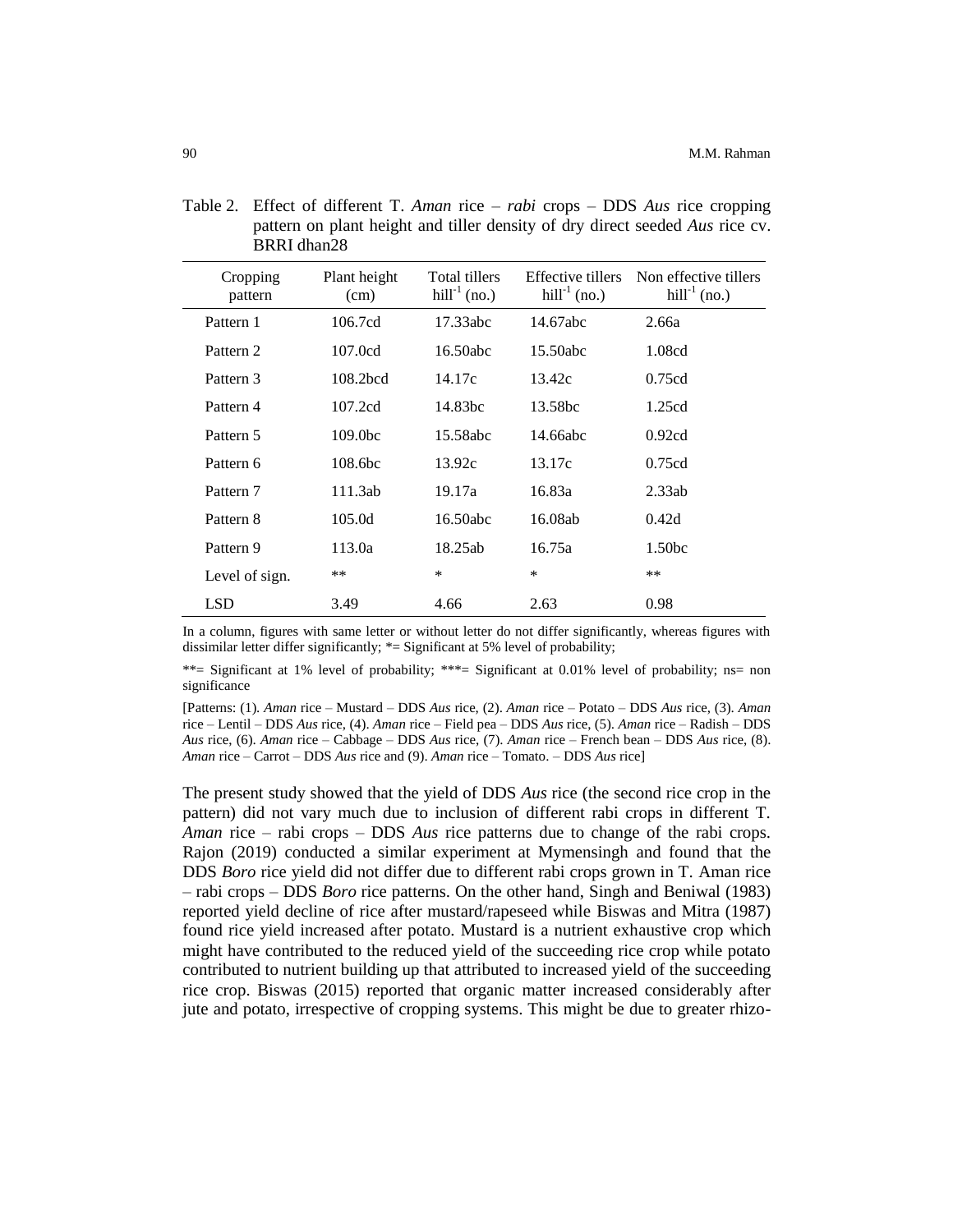deposition and leaf shedding of jute throughout its growth period and due to the incorporation of potato haulm at harvest, both contributing to an increase in organic carbon.

|        | Table 3. Effect of different T. Aman rice – rabi crops – DDS Aus rice cropping |  |  |  |  |  |
|--------|--------------------------------------------------------------------------------|--|--|--|--|--|
|        | pattern on yield and related attributes of dry direct seeded Aus rice cv. BRRI |  |  |  |  |  |
| dhan28 |                                                                                |  |  |  |  |  |

| Rabi crops     | Grains<br>panicle <sup>-1</sup><br>(no.) | Sterile spikelet<br>$panicle-1(no.)$ | Weight of<br>1000 grains<br>(g) | Grain yield<br>$(t \text{ ha}^{-1})$ | Straw yield<br>$(t \text{ ha}^{-1})$ |
|----------------|------------------------------------------|--------------------------------------|---------------------------------|--------------------------------------|--------------------------------------|
| Pattern 1      | 84.00bc                                  | 20.67                                | 21.41                           | 5.63                                 | 6.19                                 |
| Pattern 2      | 84.20bc                                  | 23.13                                | 21.28                           | 6.30                                 | 6.34                                 |
| Pattern 3      | 87.77ab                                  | 24.67                                | 21.46                           | 5.46                                 | 5.88                                 |
| Pattern 4      | 81.63 <sub>bc</sub>                      | 21.30                                | 21.12                           | 5.74                                 | 6.09                                 |
| Pattern 5      | 75.50bc                                  | 20.67                                | 21.01                           | 5.45                                 | 5.78                                 |
| Pattern 6      | 74.53c                                   | 20.83                                | 20.74                           | 5.48                                 | 5.63                                 |
| Pattern 7      | 76.43bc                                  | 22.27                                | 21.07                           | 5.76                                 | 5.91                                 |
| Pattern 8      | 97.77a                                   | 21.79                                | 21.49                           | 6.01                                 | 6.07                                 |
| Pattern 9      | 87.83ab                                  | 19.97                                | 21.28                           | 6.12                                 | 6.02                                 |
| Level of sign. | *                                        | ns.                                  | <sub>ns</sub>                   | <sub>ns</sub>                        | ns                                   |
| <b>LSD</b>     | 12.75                                    | 7.35                                 | 0.71                            | 1.06                                 | 0.69                                 |

[Patterns: (1). *Aman* rice – Mustard – DDS *Aus* rice, (2). *Aman* rice – Potato – DDS *Aus* rice, (3). *Aman* rice – Lentil – DDS *Aus* rice, (4). *Aman* rice – Field pea – DDS *Aus* rice, (5). *Aman* rice – Radish – DDS *Aus* rice, (6). *Aman* rice – Cabbage – DDS *Aus* rice, (7). *Aman* rice – French bean – DDS *Aus* rice, (8). *Aman* rice – Carrot – DDS *Aus* rice and (9). *Aman* rice – Tomato. – DDS *Aus* rice]

## **Agro-economic productivity**

Nine rabi crops such as mustard, potato, lentil, field pea, radish, cabbage, French bean, carrot and tomato were included in the T. *Aman* rice – rabi crop – DDS *Aus* rice pattern to form nine cropping patterns (Table 4). The rice equivalent yield (REY) of different rabi crops were calculated based on their market price. It was found that the REY was the highest  $(7.50 \text{ t} \text{ ha}^{-1})$  for potato and lowest  $(3.83 \text{ t} \text{ ha}^{-1})$  for radish. Further, the system yield for each pattern was calculated by adding the yield of *Aman* rice, REY and DDS *Aus* rice yield. The highest system yield was found in T. *Aman* rice – Potato – DDS *Aus* rice pattern (18.30 t ha<sup>-1</sup>) and the lowest with T. *Aman* rice – Radish – DDS *Boro* rice pattern  $(13.78 \text{ t ha}^{-1})$ . The gross cost of production for the crops under each pattern was calculated and the highest cost was noticed in T. *Aman* rice – Potato – DDS *Aus* rice pattern (BDT 279150.00) while the lowest in T. Aman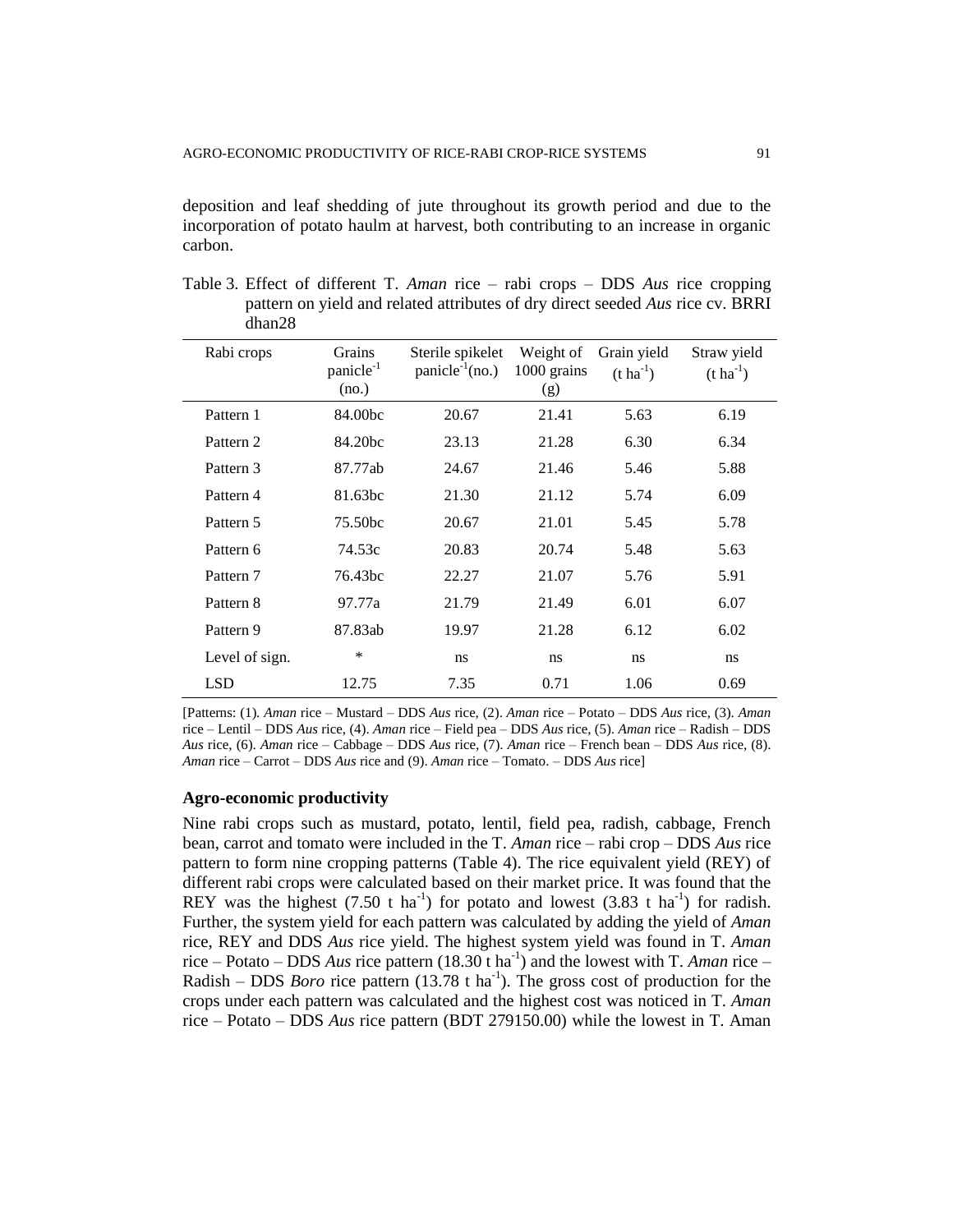rice – Carrot – DDS *Aus* rice pattern (BDT 165300.00). The benefit cost ratio (BCR) was the highest in T. *Aman* rice – Carrot – DDS *Aus* rice pattern (1.99) and the *lowest (1.06) in T. Aman rice – Radish – DDS Aus* rice pattern (Table 4).

Table 4. System productivity and benefit cost ratio (BCR) of different T. *Aman* rice – rabi crop – DDS *Aus* rice cropping patterns

| Rabi crops | Rabi crop<br>yield<br>$(t \, ha^{-1})$ | REY of the<br>rabi crop<br>$(t \text{ ha}^{-1})$ | <b>DDS</b> Boro<br>rice yield<br>$(t \text{ ha}^{-1})$ | yield<br>$(t \, ha^{-1})$ | System System cost BCR of<br>(BDT) | the<br>pattern |
|------------|----------------------------------------|--------------------------------------------------|--------------------------------------------------------|---------------------------|------------------------------------|----------------|
| Pattern 1  | 1.80                                   | 4.50                                             | 5.63                                                   | 14.63                     | 174000                             | 1.68           |
| Pattern 2  | 15.00                                  | 7.50                                             | 6.30                                                   | 18.30                     | 279150                             | 1.31           |
| Pattern 3  | 1.20                                   | 5.10                                             | 5.46                                                   | 15.06                     | 183600                             | 1.64           |
| Pattern 4  | 1.45                                   | 3.98                                             | 5.74                                                   | 14.22                     | 172100                             | 1.65           |
| Pattern 5  | 17.0                                   | 3.83                                             | 5.45                                                   | 13.78                     | 260000                             | 1.06           |
| Pattern 6  | 17.0                                   | 5.10                                             | 5.48                                                   | 15.08                     | 262700                             | 1.15           |
| Pattern 7  | 1.50                                   | 5.25                                             | 5.76                                                   | 15.51                     | 175600                             | 1.77           |
| Pattern 8  | 18.0                                   | 6.00                                             | 6.01                                                   | 16.51                     | 165300                             | 1.99           |
| Pattern 9  | 18.0                                   | 6.12                                             | 6.12                                                   | 16.74                     | 218300                             | 1.53           |

Yield of T. Aman rice  $= 4.50$  t ha<sup>-1</sup>, REY = yield of the rabi crop converted to the yield of Aus rice. [{Price of crops (BDT/kg): mustard=50, potato=10, lentil=85, field pea= 55, radish = 4.5, cabbage = 8.50, French bean = 70, carrot = 8, Aman rice = 22, and Aus rice =  $20$ }. The cost of production (BDT/ha) for Aman rice =  $48625$  and Aus rice =  $61075$ ]

[Patterns : (1). *Aman* rice – Mustard – DDS *Aus* rice, (2). *Aman* rice – Potato – DDS *Aus* rice, (3). *Aman* rice – Lentil – DDS *Aus* rice, (4). *Aman* rice – Field pea – DDS *Aus* rice, (5). *Aman* rice – Radish – DDS *Aus* rice, (6). *Aman* rice – Cabbage – DDS *Aus* rice, (7). *Aman* rice – French bean – DDS *Aus* rice, (8). *Aman* rice – Carrot – DDS *Aus* rice and (9). *Aman* rice – Tomato. – DDS *Aus* rice]

In an experiment at Mymensingh, Rajon (2019) reported the highest REY with Cabbage and the lowest with Garden pea. On the other hand, Rahman (2018) found the highest REY with mustard and lowest with Cabbage in Mymensingh site, while the highest REY was found with potato and lowest with Mustard at Rajshahi site. Rahman (2018) also reported that the highest system yield was recorded with T. *Aman* rice – Potato – DDS *Aus* rice pattern while the lowest was recorded with T. *Aman* rice – Mustard – DDS *Aus* rice in Mymensingh. In Rajshahi, the highest system yield was recorded in T. *Aman* rice – Carrot – DDS *Boro* rice and the lowest with T. *Aman* rice – Cabbage – DDS *Boro* rice. Thus, it was apparent from the study that REY and SY are the two good indicators of economic productivity of a pattern may be subjected to abrupt change mainly due to the flexibility of the market price of the product. Since the price is variable with time and space dimension the profit depends on the demand of the crop for a geographic location although the yield of the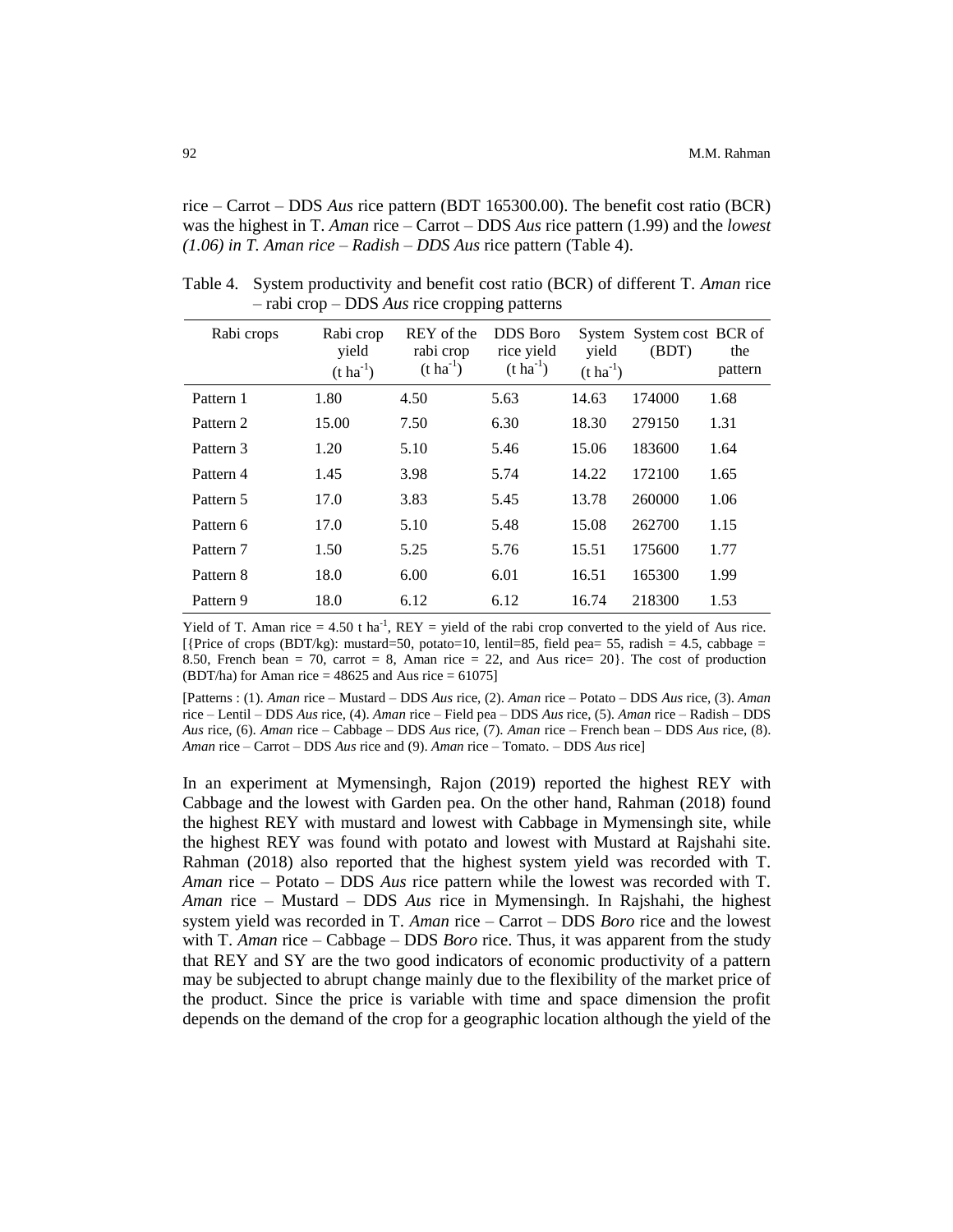crops remained unchanged. Due to introduction of high-yielding short duration rice in the 1970s and increasing irrigated area, *Boro* rice replaced most pulses and rabi crops in this area. Crop intensification and/or diversification has now further increased with inclusion of short duration rapeseed and potato in between *Aman* rice and *Aus* rice, resulting in higher production per unit area per unit time, higher nutrient removal, and varying changes in soil fertility as compared with rice-rice (R-R) and rice-wheat (R-W) systems (Biswas, 2015). However, it is evident from the present experiment that a number of rabi crops can be grown in between the two rice crops which could surely help increase the farm production and farmers' income. The system yield is the highest with T. *Aman* rice – Potato– DDS *Aus* rice pattern but the production cost was also the highest (279150 BDT) inthis pattern. Due to increased production cost the BCR (1.31) of this pattern also T. *Aman* rice – Potato– DDS *Aus* rice pattern. The cost of production was the highest for potato which was closely followed by cabbage, carrot and tomato that contributed to the lowering the BCR of these pattern. Biswas (2015) reported that cropping pattern containing potato had the highest levels of yield, net return and benefit to cost ratio. However, in the present study the highest benefit cost ratio was found with T. *Aman* rice – Carrot – DDS *Aus* rice pattern which was closelyfollowed by T. *Aman* rice – French bean – DDS *Aus* rice pattern, T. *Aman* rice – Mustard – DDS *Aus* rice pattern, T. *Aman* rice – Field pea – DDS *Aus* rice pattern and T. *Aman* rice – Lentil – DDS *Aus* rice pattern.

#### **CONCLUSION**

Farmers of the experimental area generally follow T. *Aman* rice – Fallow – T. *Boro* rice patterns. The conventional practice is less productive and highly irrigation water intensive. The present study showed that the cultivation of any rabi crop in between the two rice crops do not have any adverse effect on the yield and productivity of the succeeding dry direct seeded *Aus* rice. It is also evident that any rabi crops such as potato, tomato, carrot, field pea, french bean, mustard and lentil can be easily grown in between the two rice crops. Nevertheless, the present study concludes that any of the nine rabi crops can be grown in between the two rice crops, however carrot, French bean, mustard, field pea, and tomato could be the most profitable for the T. *Aman* rice – rabi crops –*Aus* rice patterns.

#### **ACKNOWLEDGEMENT**

The author is highly grateful to the Project Implementation Unit of Bangladesh Agricultural Research Council (BARC), Farmgate, Dhaka-1215 for funding under the Competitive Research Grant (CRG) sub-project # 777 under NATP2.